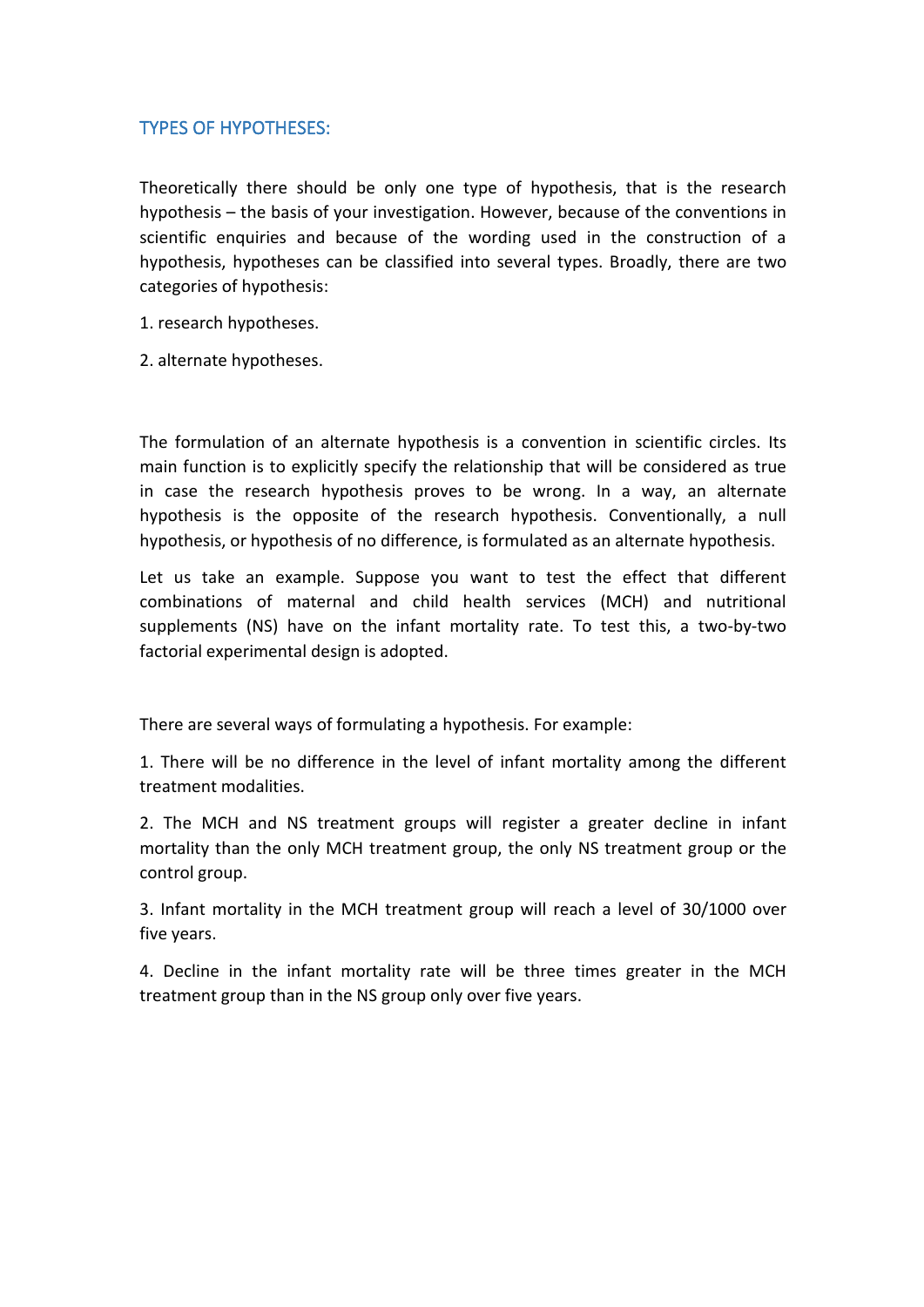|                              |           | Maternal and child health services (MCH) |           |
|------------------------------|-----------|------------------------------------------|-----------|
|                              |           | Yes                                      | No        |
| Nutritional supplements (NS) | Yes       | $MCH + NS$                               | <b>NS</b> |
|                              | <b>No</b> | <b>MCH</b>                               | Control   |

**Fig**: Two-by-two factorial experiment to study the relationship between MCH, NS and infant mortality

Let us take another example. Suppose you want to study the smoking pattern in a community in relation to gender differentials. The following hypotheses could be constructed:

1. There is no significant difference in the proportion of male and female smokers in the study population.

2. A greater proportion of females than males are smokers in the study population.

3. A total of 60 per cent of females and 30 per cent of males in the study population are smokers.

4. There are twice as many female smokers as male smokers in the study population.

In both sets of examples, the way the first hypothesis has been formulated indicates that there is no difference either in the extent of the impact of different treatment modalities on the infant mortality rate or in the proportion of male and female smokers.

When you construct a hypothesis stipulating that there is no difference between two situations, groups, outcomes, or the prevalence of a condition or phenomenon, this is called a **null hypothesis** and is usually written as H0.

The second hypothesis in each example implies that there is a difference either in the extent of the impact of different treatment modalities on infant mortality or in the proportion of male and female smokers among the population, though the extent of the difference is not specified. A hypothesis in which a researcher stipulates that there will be a difference but does not specify itsmagnitude is called a **hypothesis of difference.**